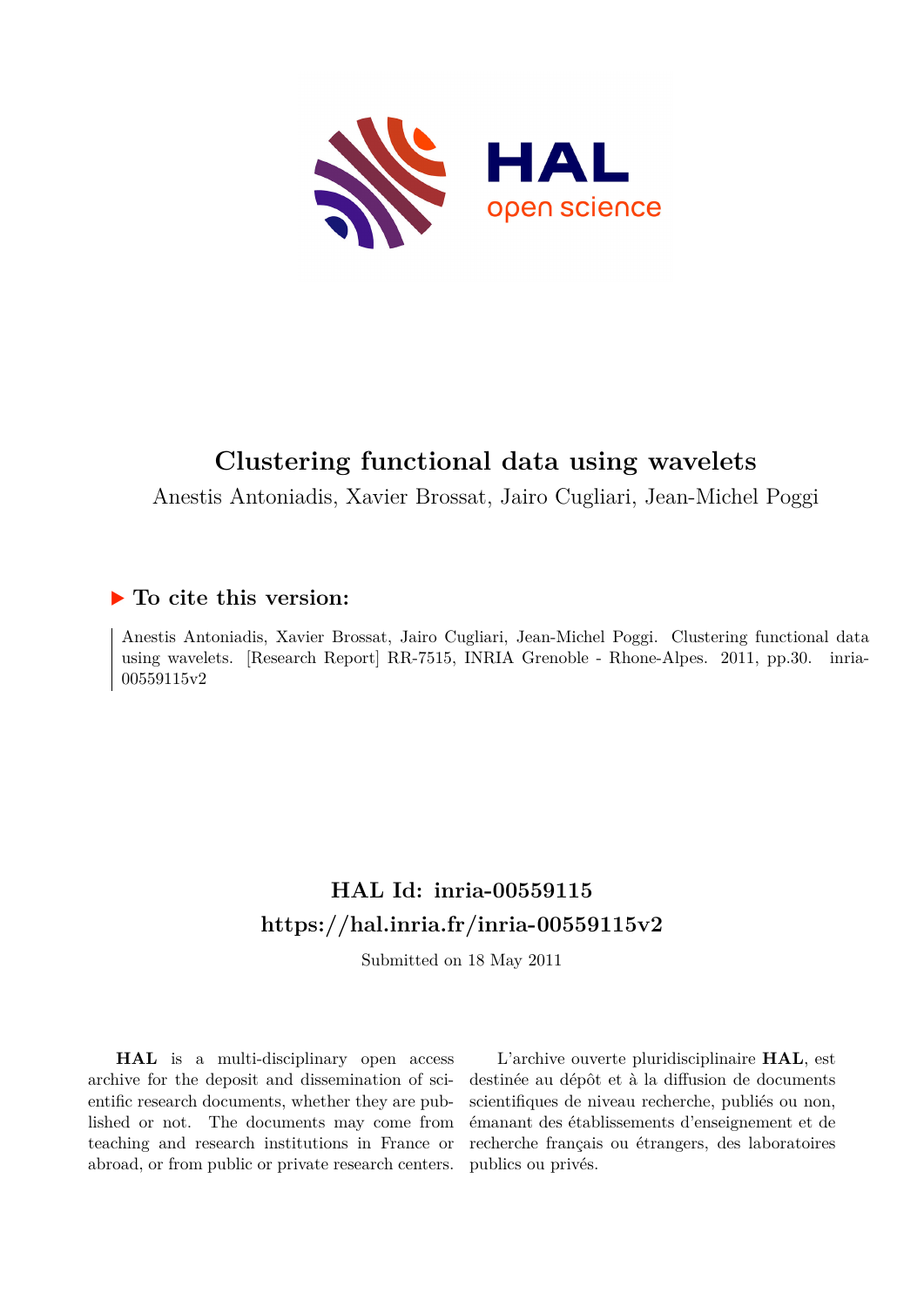

INSTITUT NATIONAL DE RECHERCHE EN INFORMATIQUE ET EN AUTOMATIQUE

# *Clustering functional data using wavelets*

Anestis Antoniadis — Xavier Brossat — Jairo Cugliari — Jean-Michel Poggi

# **N° 7515**

### Mai 2011

Optimization, Learning and Statistical Methods



ISSN 0249-6399 ISRN INRIA/RR--7515--FR+ENG ISSN 0249-6399 ISRN INRIA/RR--7515--FR+ENG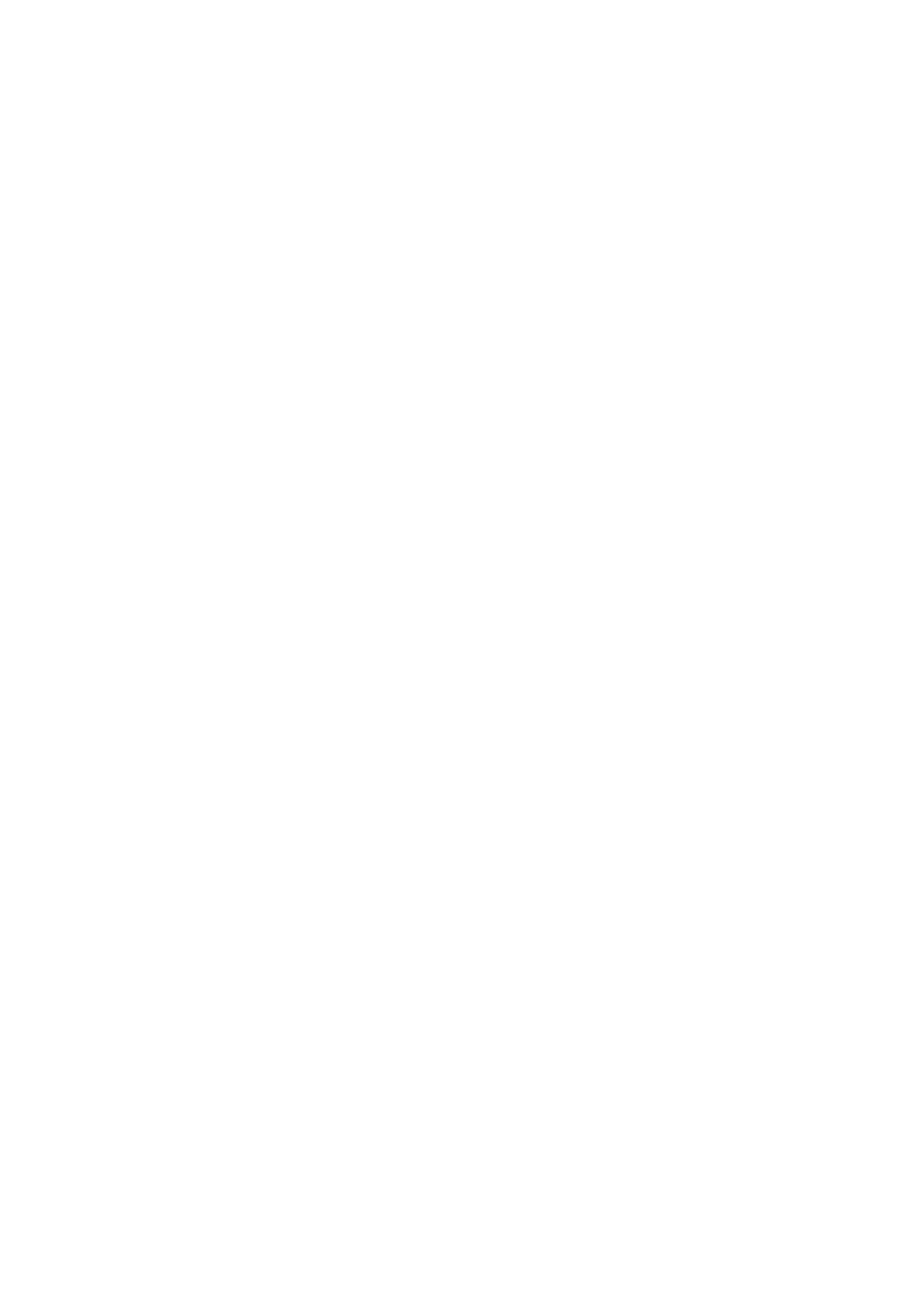

DE RECHERCHE EN INFORMATIQUE ET EN AUTOMATIQUE

## Clustering functional data using wavelets

Anestis Antoniadis<sup>∗</sup> , Xavier Brossat† , Jairo Cugliari‡ , Jean-Michel Poggi§

Theme : Optimization, Learning and Statistical Methods Applied Mathematics, Computation and Simulation Equipe-Projet SELECT ´

Rapport de recherche n° 7515 — Mai 2011 — 32 pages

Abstract: We present two methods for detecting patterns and clusters in high dimensional time-dependent functional data. Our methods are based on wavelet-based similarity measures, since wavelets are well suited for identifying highly discriminant local time and scale features. The multiresolution aspect of the wavelet transform provides a time-scale decomposition of the signals allowing to visualize and to cluster the functional data into homogeneous groups. For each input function, through its empirical orthogonal wavelet transform the first method uses the distribution of energy across scales generate a handy number of features that can be sufficient to still make the signals well distinguishable. Our new similarity measure combined with an efficient feature selection technique in the wavelet domain is then used within more or less classical clustering algorithms to effectively differentiate among high dimensional populations. The second method uses dissimilarity measures between the whole time-scale representations and are based on wavelet-coherence tools. The clustering is then performed using a k-centroid algorithm starting from these dissimilarities. Practical performance of these methods that jointly designs both the feature selection in the wavelet domain and the classification distance is demonstrated through simulations as well as daily profiles of the French electricity power demand.

Key-words: functional data, clustering, electricity power demand, wavelets

<sup>∗</sup> Universit´e Joseph Fourier, Laboratoire LJK, Tour IRMA, BP53, 38041 Grenoble Cedex 9, France anestis.antoniadis@imag.fr

† EDF R&D, 1 avenue du G´en´eral de Gaulle, 92141 Clamart Cedex, France xavier.brossat@edf.fr

<sup>‡</sup> EDF R&D; Université Paris-Sud, France jairo.cugliari@math.u-psud.fr

§ Université Paris 5 Descartes; Université Paris-Sud, France jean-michel.poggi@math.upsud.fr

> Centre de recherche INRIA Saclay – Île-de-France Parc Orsay Université 4, rue Jacques Monod, 91893 ORSAY Cedex Téléphone : +33 1 72 92 59 00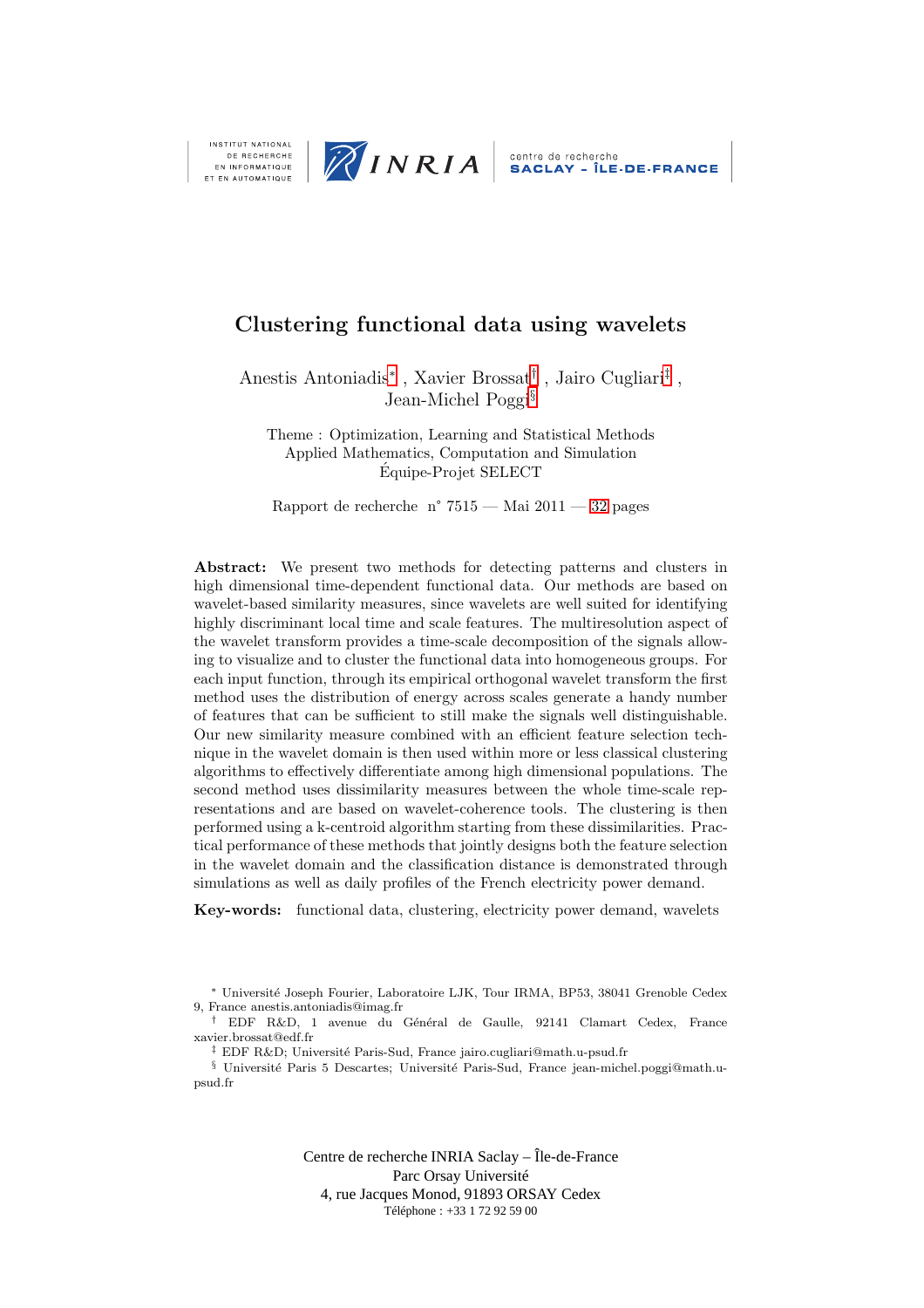# Classification non supervise des donnes fonctionnelles l'aide d'ondelettes

Résumé : Nous prsentons deux mthodes de dtection des clusters dans des donnes fonctionnelles avec une structure temporelle. Nos mthodes sont bases sur des mesures de similarit fonds dans la dcomposition en ondelettes, car cette dcomposition est bien adapte pour identifier des caractristiques localises en temps et chelles. L'aspect multi-rsolution de la transforme en ondelettes permet une dcomposition des signaux en temps et chelle permettant de visualiser et de regrouper les donnes fonctionnelles en groupes homognes. La premire mthode permet d'obtenir, travers la transform orthogonal empirique en ondelettes, la distribution de l'nergie travers les chelles et ainsi de gnrer un faible nombre d'attributs encore capables de bien distinguer les signaux. La nouvelle mesure de similarit associe une technique efficace de slection des variables dans le domaine des ondelettes est ensuite utilise dans des algorithmes de clustering classiques. La deuxime mthode utilise des mesures de dissimilitude entre les reprsentations temps-chelle bass sur la notion de cohrence en ondelettes. Nous utilisons un algorithme de k-centroides pour obtenir les groupes partir de ces dissimilitudes. La performance pratique de nos mthodes est dmontre travers de simulations et des profiles de consommation journalire d'nergie lectrique en France.

Mots-clés : donnes fonctionnelles, classification non supervise, demande d'nergie lectrique, ondelettes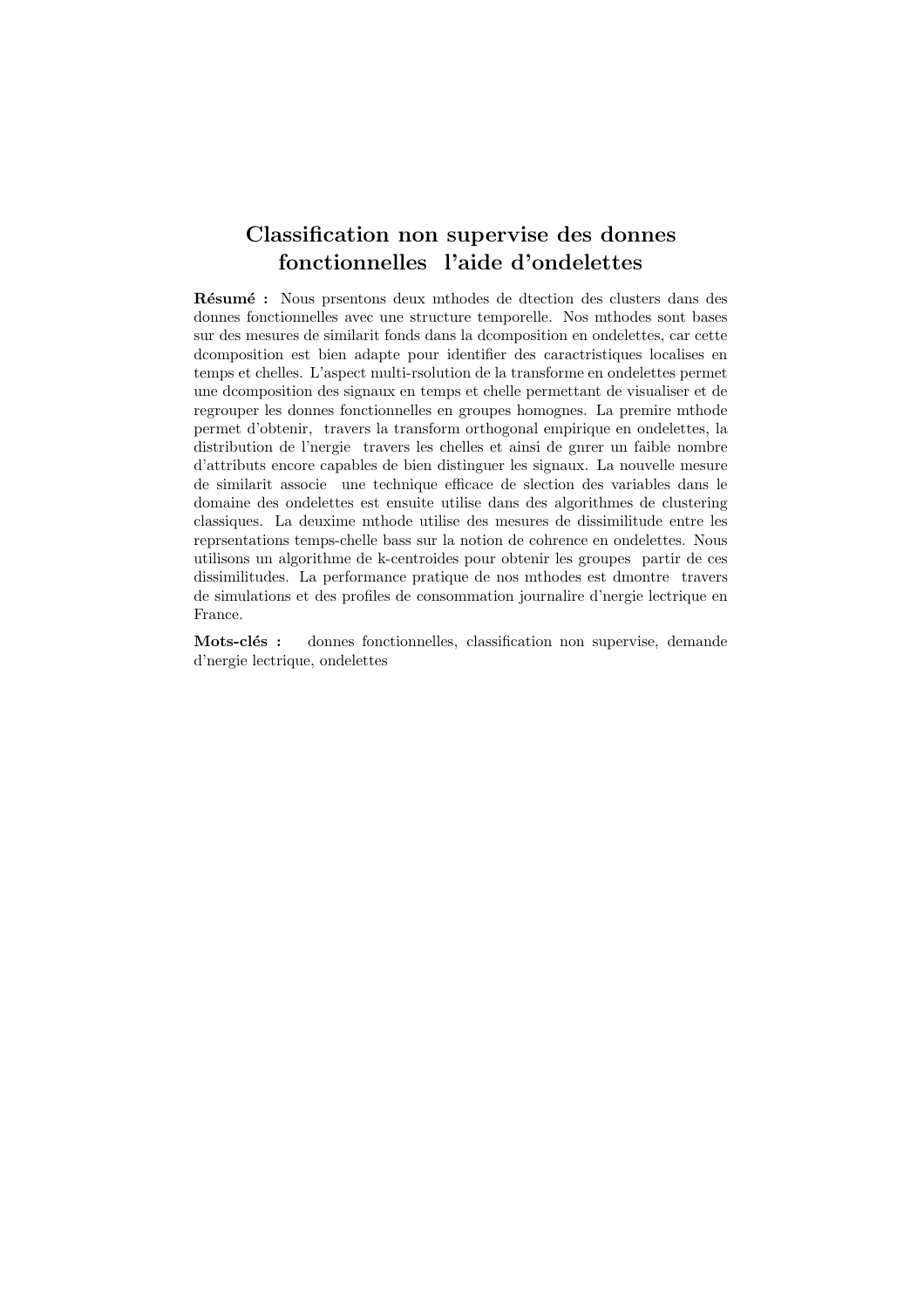#### 1 Introduction

In different fields of applications, explanatory variables are not standard multivariate observations, but are functions observed either discretely or continuously. Ramsay and Dalzell (1991) gave the name "functional data analysis" to the analysis of data of this kind. As evidenced in the work by Ramsay and Silverman (1997, 2002) (see also Ferraty and Vieu (2006)), a growing interest is notable in investigating the dependence relationships between complex functional data such as curves, spectra, time series or more generally signals. Functional data often arise from measurements on fine time grids, and if the sampling grid is sufficiently dense, the resulting data may be viewed as a sample of curves. These curves may vary in shape, both in amplitude and phase. Typical examples involving functional data can be found when studying the forecasting of electricity consumption, temporal gene expression analysis or ozone concentration in environmental studies to cite only a few.

Given a sample of curves, an important task is to search for homogeneous subgroups of curves using clustering and classification. Clustering is one of the most frequently used data mining techniques, which is an unsupervised learning process for partitioning a data set into sub-groups so that the instances within a group are similar to each other and are very dissimilar to the instances of other groups. In a functional context clustering helps to identify representative curve patterns and individuals who are very likely involved in the same or similar processes. Recently, several functional clustering methods have been developed such as variants of the k-means method (Tarpey and Kinateder (2003); Tarpey (2007); Cuesta-Albertos and Fraiman (2007)) and clustering after transformation and smoothing (CATS) (Serban and Wasserman (2004)) to model-based procedures, such as clustering sparsely sampled functional data (James and Sugar (2003)) or mixed effects modeling approach using B-splines (Luan and Li (2003)) that mostly concentrate on curves exhibiting a regular behaviour.

Our interest in time series of curves is motivated by an application in forecasting a functional time series when the most recent curve is observed. This situation arises frequently when a seasonal univariate continuous time series is segmented into consecutive segments, for example days, and treated as a discrete time series of functions. The idea of forming a functional valued discrete time series from segmentation of a seasonal univariate time series has been introduced by Bosq (1991). Suppose one observes a square integrable continuous time stochastic process  $X = (X(t), t \in \mathbb{R})$  over the interval  $[0, T]$ ,  $T > 0$  at a relatively high sampling frequency. The commonly used approach is to divide the interval  $[0, T]$  into sub-intervals  $[(l - 1)\delta, l\delta], l = 1, \ldots, n$  with  $\delta = T/n$ , and to consider the functional-valued discrete time stochastic process  $Z = (Z_i, i \in \mathbb{N}),$ defined by

<span id="page-5-0"></span>
$$
Z_i(t) = X(t + (i - 1)\delta), \qquad i \in \mathbb{N} \quad \forall t \in [0, \delta).
$$
 (1)

The random functions  $Z_i$  thus obtained, while exhibiting a possibly nonstationary behavior within each continuous time subinterval, form a functional discrete times series that is usually assumed to be stationary. Such a procedure allows to handle seasonal variation of size  $\delta$  in a natural way. This set-up has been used for prediction when ones consider a Hilbert-valued discrete time stationary autoregressive processes (see Bosq (1991); Besse and Cardot (1996); Pumo (1992); Antoniadis and Sapatinas (2003)) or for more general continuous-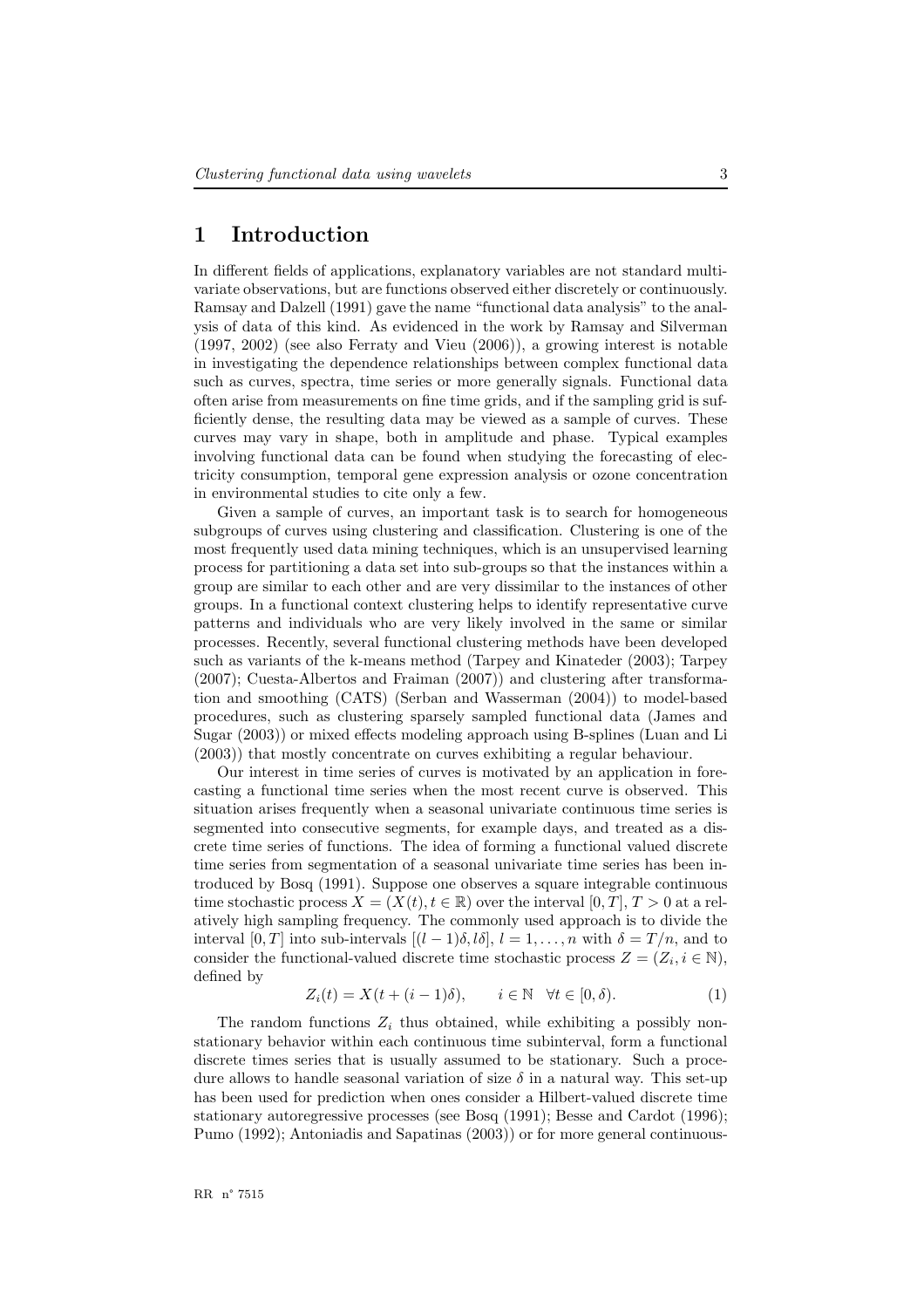time processes (see Antoniadis *et al.*  $(2006)$ ). However, as already noticed above, for many functional data the segmentation into subintervals of length  $\delta$  may not suffice to make reasonable the stationary hypothesis of the resulting segments, that is the key for efficient prediction. For instance, in modeling the electrical power demand process the seasonal effect of temperature and the calendar configuration strongly affects the mean level and the shape of the daily load demand profile. Recognizing this, our aim is therefore to propose a clustering technique that clusters the functional valued (discrete) times series segments into groups that may be considered as stationary so that in each group more or less standard functional prediction procedures such as the one cited above can be applied.

We will apply the methodology focusing on EDF's (Électricité de France<sup>[1](#page-6-0)</sup>) national power demand for a year. This is essentially a continuous process even though we only count with discrete records sampled at 30 minutes for the whole year. Some of the facts associated to the electricity power demand induce to think that the process is not stationary. We will construct a functional data set by splitting the continuous process as in equation [\(1\)](#page-5-0) where the parameter  $\delta$  will be a day.

Although slicing an univariate time series produces functional data, we do not observe the whole segments but a sample of the values at some time points. One could then use a vector representation of each observation. For example Wang et al. (2008) proposed to measure the distance between observations through the high dimensional multivariate distribution of all sampled time points along each curve. This approach does not exploit the eventually potential information of correlations between points of a single curve. To avoid this, many authors have clustered the coefficients of a suitable basis representation of functions. Since the analyzed curves are infinite-dimensional and temporalstructured, one projects each curve over an appropriate basis of the functional space to extract specific features form the data which are then used as inputs for clustering or classification. One may cite for example Abraham et al. (2003) where the authors proposed to cluster the spline fit coefficients of the curves using  $k$ −means, or James and Sugar (2003) that use a spline decomposition specially adapted for sparsely sample functional data. Nevertheless, attention must be paid to the chosen basis because this operation involves linear transformation of data that may not be invariant for the clustering technique (see Tarpey (2007)). Splines are often used to describe functions with a certain degree of regularity. However, we will be working with curves like in Figure 7 that may present quite irregular paths. We chose to work with wavelets because of their good approximations properties on sample paths that might be rather irregular. One may note here that similar methodologies relying upon wavelet decompositions for clustering or classifying time series have been developed in the literature (e.g. see Pittner *et al.* (1999) and Ray & Mallick (2006)).

Wavelets offer an excellent framework when data are not stationary. For example, in Gurley et al. (2003) the wavelet transform is used to develop the concept of wavelet-coherence that describes the local correlation of the timescale representation of two functions. Grinsted *et al.* (2004) proved that this concept is convenient for clustering geophysical time series. Another example supporting such a fact is the work by Quiroga  $et$  al. (2004) which uses wavelets to detect and cluster spikes on neural activity. Motivated by this and the fact

<span id="page-6-0"></span><sup>1</sup>http://www.edf.com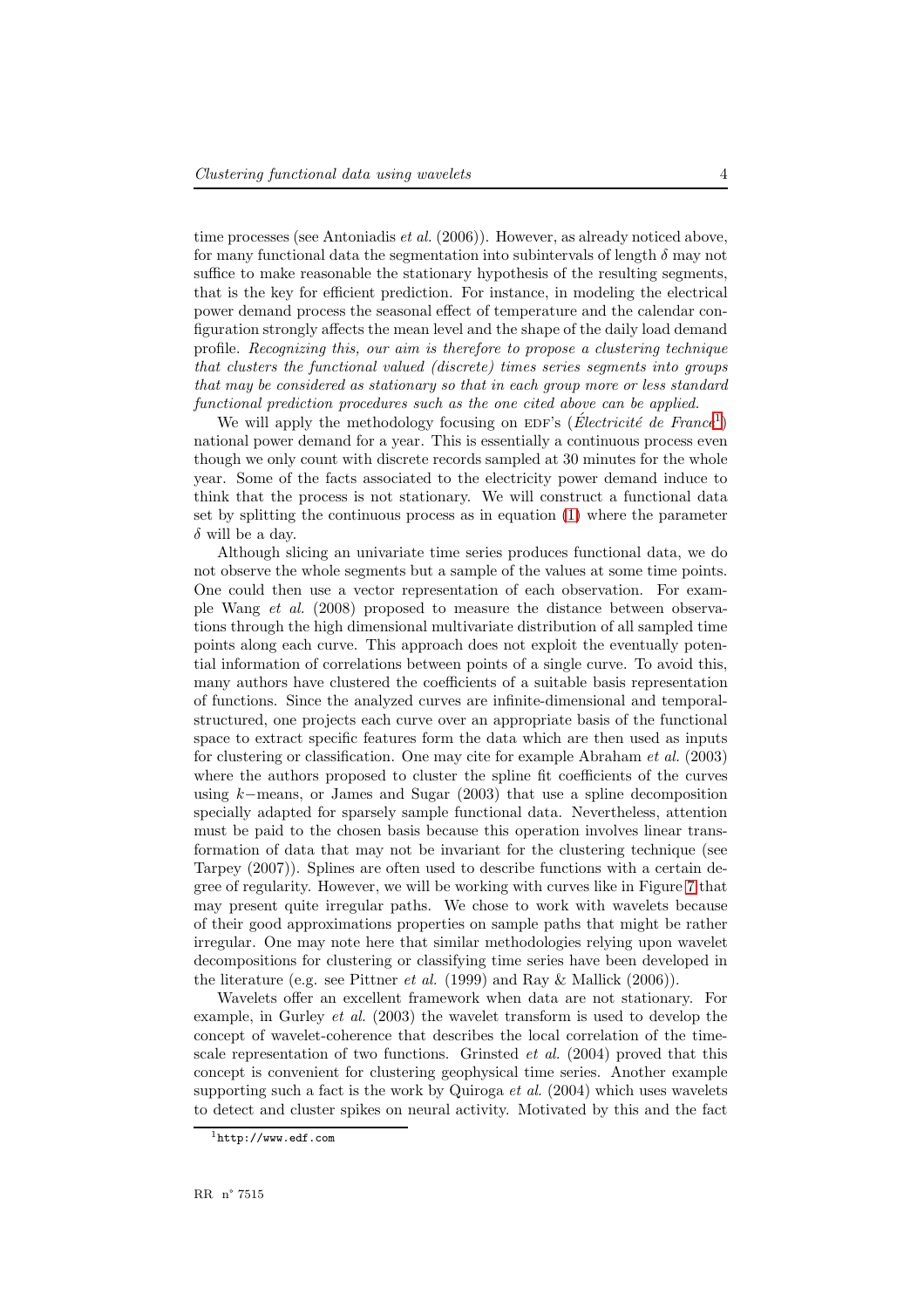that the wavelet transform has the property of time-frequency localization of the time series, we propose hereafter a time-series feature extraction algorithm using orthogonal wavelets for automatically choosing feature dimensionality for clustering. We also study some more complex alternatives using the waveletcoherence concept in sake of better exploiting the well localized information of the wavelet transform.

The rest of the paper is organized as follows. Section [2](#page-7-0) is a reminder on multiresolution analysis and introduces the basis supporting our feature extraction algorithm by means of the energy operator. Following wavelet analysis we cluster the functional data using the extracted features in Section [3.](#page-11-0) Our first clustering algorithm uses  $k$ -means as unsupervised learning routine. We test the proposed method in Section 4 on simulated and real data. Section 5 presents a more sophisticated method for clustering functional data using a more specific dissimilarity measure. Finally, we conclude the paper by summarizing the main contributions and perspectives in Section 6.

#### <span id="page-7-0"></span>2 Feature extraction with wavelets

In this section we first introduce some basic ideas of the wavelet analysis before introducing more specific material: the energy contributions of the scale levels of the wavelet transform which are the key tools for future clustering. More details about wavelets and wavelet transforms can be found for example in Mallat (1999).

We will consider a probability space  $(\Omega, \mathcal{F}, P)$  where we define a functionvalued random variable  $Z : \Omega \to \mathcal{H}$ , where  $\mathcal{H}$  is a (real) separable Hilbert space (e.g.  $\mathcal{H} = L^2(\mathcal{T})$  the space of squared-integrable functions on  $\mathcal{T} = [0, 1)$  (finite energy signals) or  $\mathcal{H} = W_2^s(\mathcal{T})$  the Sobolev space of s-smooth function on  $\mathcal{T}$ , with integer regularity index  $s \geq 1$ ) endowed with the Hilbert inner product  $\langle \cdot, \cdot \rangle_{\mathcal{H}}$  and the Hilbert norm  $\|.\|_{\mathcal{H}}$ .

#### 2.1 Wavelet transform

A wavelet transform (WT for short) is a domain transform technique for hierarchical decomposing finite energy signals. It allows a real valued function to be described in terms of an approximation of the original function, plus a set of details that range from coarse to fine. The property of wavelets is that the broad trend of the input function is captured in the approximation part, while the localized changes are kept in the detail components. For short, a wavelet is a smooth and quickly vanishing oscillating function with good localization properties in both frequency and time. This is suitable for approximating curves that contain localized structures. A compactly supported WT uses a orthonormal basis of waveforms derived from scaling (i.e. dilating or stretching) and translating a compactly supported scaling function  $\phi$  and a compactly supported mother wavelet  $\psi$ . We consider periodized wavelets in order to work over the interval [0, 1], denoting by

$$
\phi(t) = \sum_{l \in \mathbb{Z}} \widetilde{\phi}(t - l) \quad \text{and} \quad \psi(t) = \sum_{l \in \mathbb{Z}} \widetilde{\psi}(t - l), \quad \text{for} \quad t \in [0, 1],
$$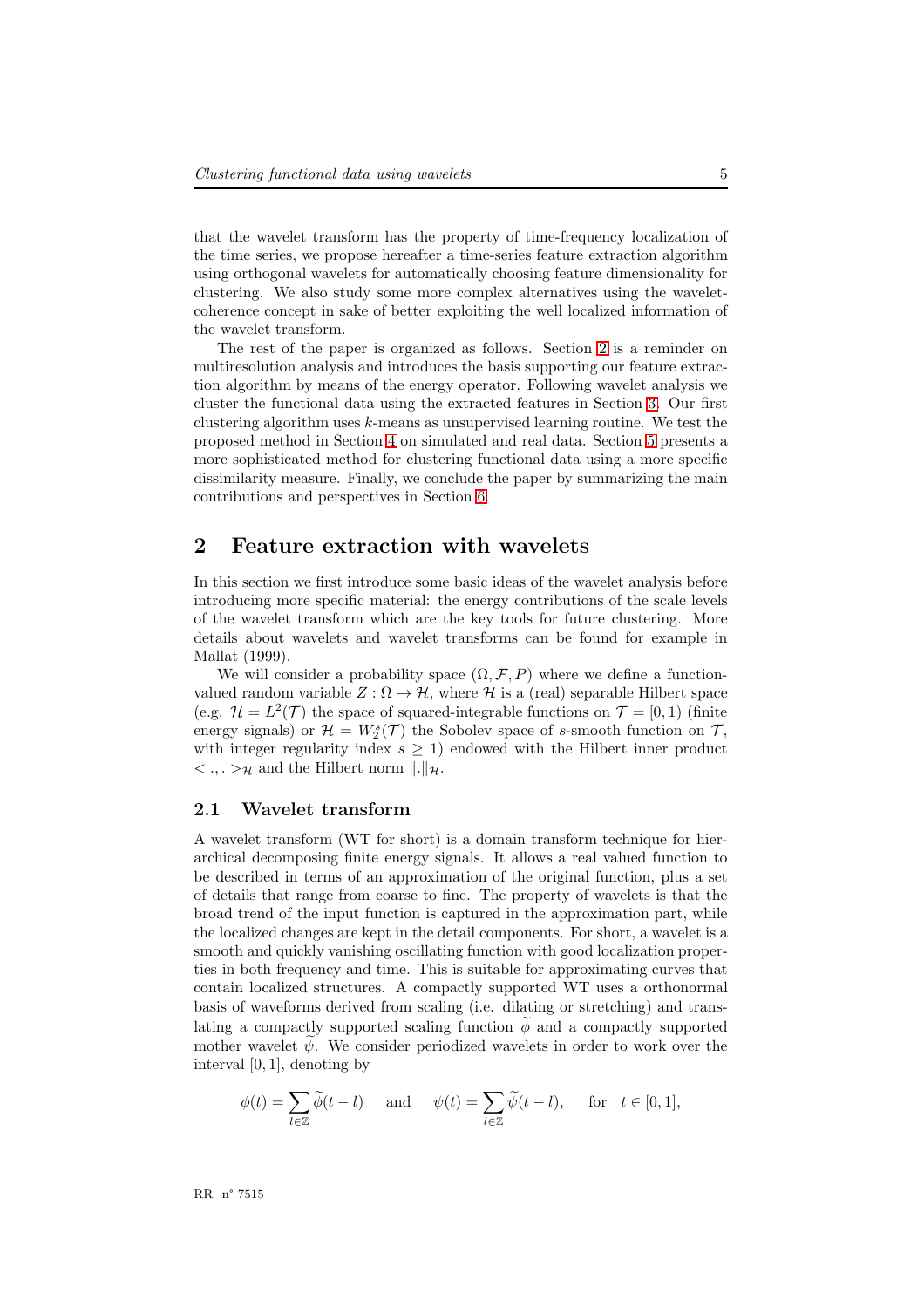the periodized scaling function and wavelet, that we dilate or stretch and translate

$$
\phi_{j,k}(t) = 2^{j/2}\phi(2^{j}t - k), \quad \psi_{j,k}(t) = 2^{j/2}\psi(2^{j}t - k).
$$

For any  $j_0 \geq 0$ , the collection

$$
\{\phi_{j_0,k}, k=0,1,\ldots,2^{j_0}-1; \psi_{j,k}, j\geq j_0, k=0,1,\ldots,2^j-1\},\
$$

is an orthonormal basis of H. Thus, any function  $z \in H$  can then be decomposed in terms of this orthogonal basis as

<span id="page-8-0"></span>
$$
z(t) = \sum_{k=0}^{2^{j_0}-1} c_{j_0,k} \phi_{j_0,k}(t) + \sum_{j=j_0}^{\infty} \sum_{k=0}^{2^j-1} d_{j,k} \psi_{j,k}(t),
$$
 (2)

where  $c_{i,k}$  and  $d_{i,k}$  are called respectively the scale and the wavelet coefficients of z at the position  $k$  of the scale j defined as

$$
c_{j,k} = \langle z, \phi_{j,k} \rangle_{\mathcal{H}}, \quad d_{j,k} = \langle z, \psi_{j,k} \rangle_{\mathcal{H}}.
$$

To efficiently calculate the WT, Mallat introduced the notion of mutiresolution analysis of  $H$  (MRA) and designed a family of fast algorithms (see Mallat  $(1999)$ ).

With MRA, the first term at the right hand side of [\(2\)](#page-8-0) can be viewed as a smooth approximation of the function z at a resolution level  $j_0$ . The second term is the approximation error. It is composed by the aggregation of the details at scales  $j \geq j_0$ . These two components, approximation and details, can be viewed as a low frequency (smooth) nonstationary part and a component that keeps the time-localized details at higher scales. The distinction between the smooth part and the details is determined by the resolution  $j_0$ , that is the scale below which the details of a signal cannot be distinguished. We will focus our attention on the finer details, i.e. on the information at the scales  $\{j : j \geq j_0\}.$ 

From a practical of view, each function is usually observed on a fine time sampling grid of size  $N$ . In the sequel we will be interested in input signals of length  $N = 2<sup>J</sup>$  for some integer J. If N is not a power of 2, one may interpolate data to the nearest J with  $2^{J-1} < N < 2^J$ . We have already seen that an advantage of the nested structure of a multiresolution analysis is that it leads to an efficient tree-structured algorithm for the decomposition of functions in  $V_J$ (Mallat (1989)) for which the coefficients  $\langle z, \phi_{J,k}\rangle_H$  are given and that allows to derive the coefficients of the Discrete Wavelet Transform (DWT). However, when a function  $z$  is given in sampled form there is no general method for deriving the coefficients  $\langle z, \phi_{N,k} \rangle_{\mathcal{H}}$  and one has to approximate the projection  $P_{V_i}$  by some operator  $\Pi_J$  in terms of the sampled values  $\mathbf{z} = \{z(t_i) : l =$  $0, \ldots, N-1$  of z. For regular enough wavelets, such an approximation is highly efficient (see Antoniadis (1994)) and justifies the following.

Denote by  $\mathbf{z} = \{z(t_l) : l = 0, \ldots, N-1\}$  the finite dimensional sample of the function z. For the particular level of granularity given by the size  $N$  of the sampling grid, one rewrites the approximation  $\Pi_J$  of the projection  $P_{V_J}$  of z in [\(2\)](#page-8-0) using the truncation imposed by the  $2<sup>J</sup>$  points and the coarser approximation level  $j_0 = 0$ , as:

<span id="page-8-1"></span>
$$
\widetilde{z}_J(t) = c_0 \phi_{0,0}(t) + \sum_{j=0}^{J-1} \sum_{k=0}^{2^j - 1} d_{j,k} \psi_{j,k}(t),
$$
\n(3)

RR n° 7515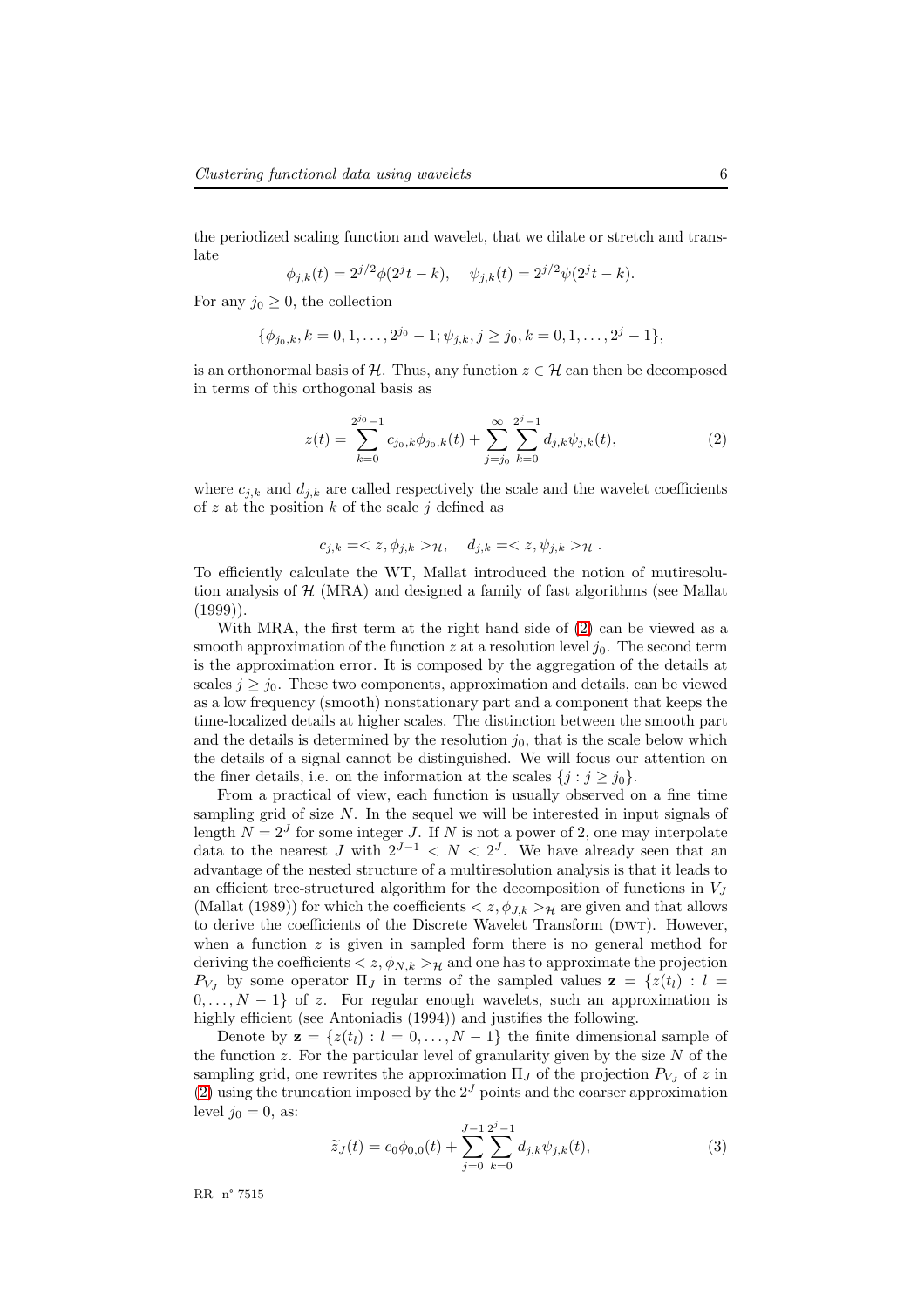where  $c_0$  and  $d_{j,k}$  are now denoting the empirical wavelet coefficients derived from applying the DWT on the sampled values. Hence, for a chosen, regular enough, wavelet  $\psi$  and a coarse resolution  $j_0 = 0$ , one may define the DWT operator:

$$
W_{\psi}: \mathbb{R}^N \to \mathbb{R}^N, \quad \mathbf{z} \mapsto (\mathbf{d}_0, \dots, \mathbf{d}_{J-1}, c_0),
$$

with  $\mathbf{d}_j = \{d_{j,0}, \ldots, d_{j,2^j-1}\}.$  Since the DWT operator is based on an  $L_2$ orthonormal basis decomposition, Parseval's theorem states that the energy of a square integrable signal is preserved under the orthogonal wavelet transform:

<span id="page-9-0"></span>
$$
\|\mathbf{z}\|_2^2 = c_0^2 + \sum_{j=0}^{J-1} \sum_{k=0}^{2^j-1} d_{j,k}^2 = c_0^2 + \sum_{j=0}^{J-1} \|\mathbf{d}_j\|_2^2.
$$
 (4)

Hence, the global energy  $\|\mathbf{z}\|_2^2$  of  $\mathbf{z}$  is broken down into a few energy components. The representation [\(4\)](#page-9-0) is in fact composed by the components of the discrete wavelet scalogram as defined in Arino, Morettin and Vidakovic (2004) and may be seen as the (DWT) analogue of the well-known periodogram from the spectral analysis of time series. Just as the periodogram produces an ANOVA decomposition of the energy of a signal into different Fourier frequencies, the scalogram decomposes the energy into "level components". Since  $N = 2<sup>J</sup>$  no more than J such levels can be defined. After removing from each continuous time series slowly varying trends and eventual periodicities in time by disregarding the approximation coefficient  $c_0$ , the scalogram components indicate at which levels of resolution the energy of the observed function is concentrated. A relatively smooth function will have most of its energy concentrated in large-scale levels, yielding a scalogram that is large for small  $j$  and small for large  $j$ . A function with a lot of high frequency oscillations will have a large portion of its energy concentrated in high resolution wavelet coefficients. Therefore the way these energies components are distributed and contribute to the global energy of a signal is the key fact that we are going to exploit to generate a handy number of features that are going to be used for clustering.

The image of the DWT operator applied on the column vector  $z$  of dimension  $N = 2<sup>J</sup>$  may be written in matrix form as:

$$
\mathbf{W}=\mathcal{W}\mathbf{z},
$$

where W is a N by N square matrix defining the DWT and satisfying  $W'W = I_N$ (see Percival & Walden (2006, chap. 4)), and **W** is a column vector of length N with

$$
\mathbf{W}=(\mathbf{d}_0,\mathbf{d}_1,\ldots,\mathbf{d}_{J-1},c_0)',
$$

where  $W'$  denotes the transpose of  $W$ . It is easy to see that if we consider a vector  $\mathbf{x} = a + b\mathbf{z}$  with  $a, b \in \mathbb{R}$ , then the wavelet coefficients of the DWT of  $\mathbf{x}$ are obtained from those of the z as:

$$
(b\mathbf{d}_0, b\mathbf{d}_1, \dots, b\mathbf{d}_{J-1}, a+bc_0)'.\tag{5}
$$

#### 2.2 Absolute and relative contributions

We just have seen that DWT coefficients describe properties of functions both at various locations and at various time granularities. Each time granularity here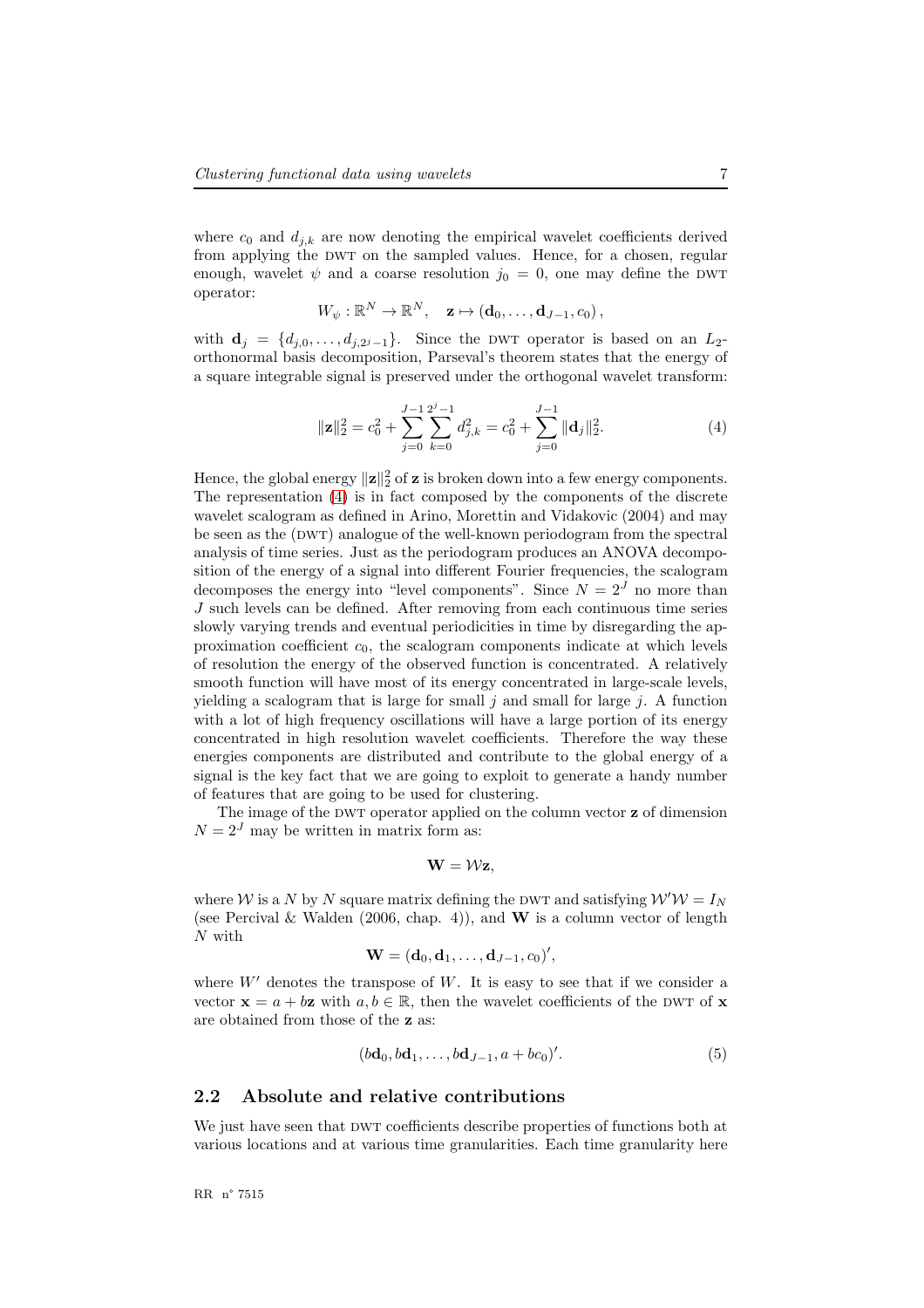refers to the level of detail that can be captured by DWT. This is therefore the reason of choosing the DWT as a representation scheme in our previous section to compare the shapes of curves for clustering. The energy  $\mathcal{E}_z = ||z||^2_{\mathcal{H}}$  of the time series  $z$  via decomposition [\(4\)](#page-9-0) is equal to the sum of the energy of its wavelet coefficients distributed across scales

<span id="page-10-0"></span>
$$
\mathcal{E}_z \approx ||\mathbf{z}||_2^2 = c_0^2 + \sum_{j=0}^{J-1} ||\mathbf{d}_j||_2^2,
$$
\n(6)

the approximation (denoted informally by  $\approx$ ) holding because of the truncation at scale J for the wavelet expansion of  $z$ , discarding finer scales. If we consider z as the difference between two sampled curves, [\(6\)](#page-10-0) justifies using the energy decomposition of wavelet coefficients for computing squared Euclidean distances between two series. However, when interested to see how the energy of wavelet coefficients is distributed across scales, other distance functions on DWT decompositions may be more appropriate for measuring the dissimilarity between two series.

In what follows, we define for  $j = 0, \ldots, J-1$  the absolute and relative contributions of the scale  $j$  to the global energy of the centred function respectively as

cont<sub>j</sub> = 
$$
\|\mathbf{d}_j\|_2^2
$$
, rel<sub>j</sub> =  $\frac{\text{cont}_j}{\sum_{j=0}^{J-1} \text{cont}_j}$ ,  $\forall j = 0, ..., J - 1$ . (7)

We call these representations: the absolute contribution (AC) and the relative contribution (RC). We will therefore characterize each time series by the vector of its energy contributions or its relative contributions in order to define an appropriate measure of similarity that is going to be used for clustering. Note that in both of these choices of representation we leave out the eventual mean level differences of the time series since we do not make any use of the approximation term  $c_0$  in their definition. Indeed, when within a same similarity class, the discrete time function valued processes Z are considered as stationary and therefore the scaling coefficient  $c_0$  does not have any discriminative power, that's why we use only details after 0 in defining our distance. Now in order to compare two paths and since they are zero-mean, our distance is more relevant to measure a difference on how their energies differ across scales. In our ultimate goal to predict the future behaviour of the discrete time functional valued process Z, collecting the series of scaling coefficients for each segment  $Z_i$ ,  $i = 1, \ldots, n$ one ends up with a real valued process of approximation coefficients. For a sequence of such univariate approximation coefficients, say  ${c_{0,1}, \ldots, c_{0,n}}$ , more or less classical time series models can be used to predict the next coefficient  $c_{0,n+1}$ . Using this fact, the considered dissimilarities computed throughout the representations will be invariant under vertical shifts of the curves. Moreover, using RC implies fixing the energy of the curves to one. Hence no difference in amplitude can be detected.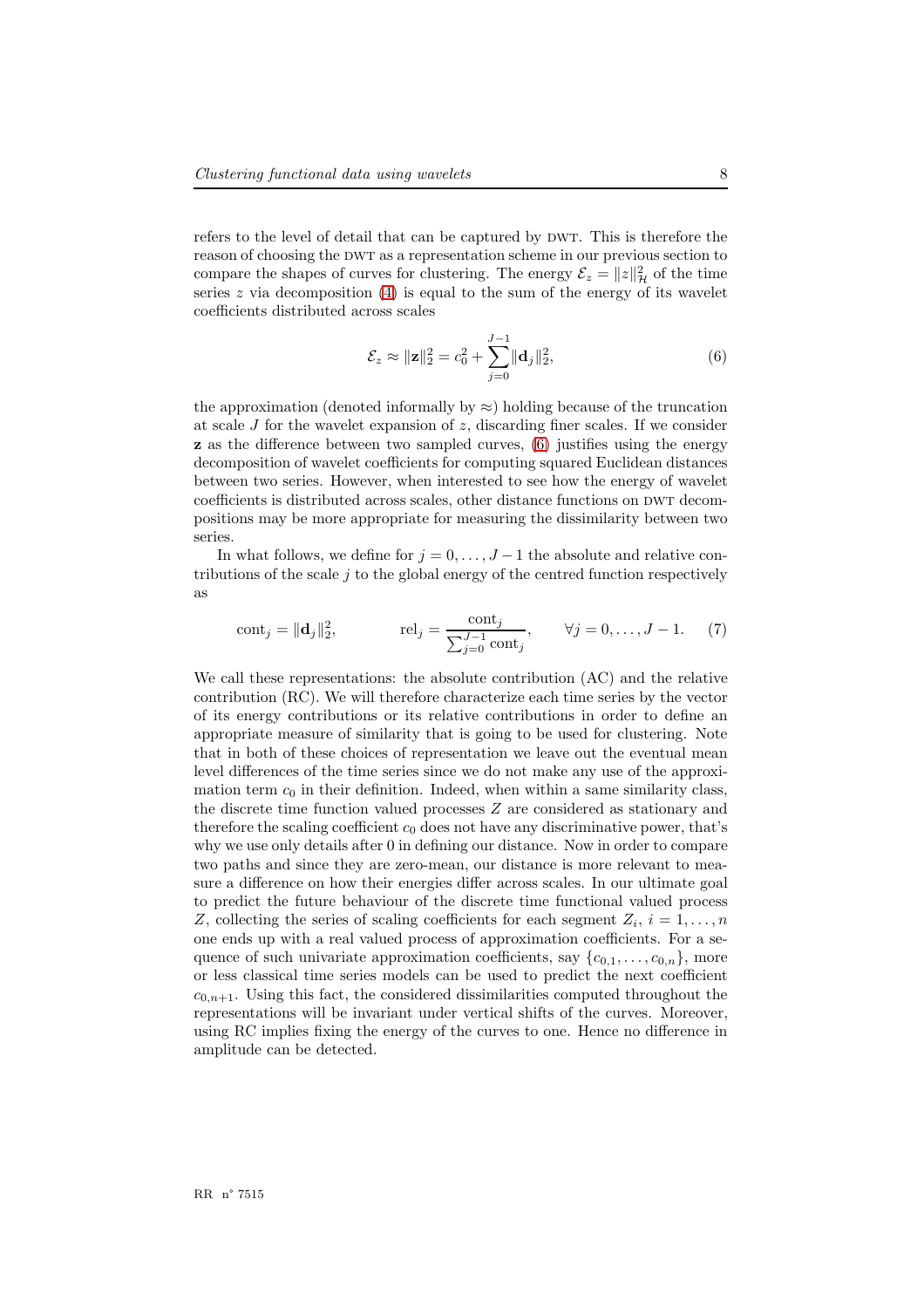## <span id="page-11-0"></span>3 A k−means like functional clustering procedure

We have presented a way to represent the infinite-dimensional original objects in J features that summarize the time evolution of the curves at different scales. We will now see how we use the information that we have coded to effectively cluster it.

This section starts with a brief review of some recent and highly efficient developments on feature selection and on the choice of the number of cluster.

#### 3.1 Feature selection

Nothing warranties that all the extracted features are relevant to discover the cluster structure. Analogously with regression analysis, a feature selection step can be performed to detect the significant ones.

Feature extraction and features selection have really different aims. Whether the former creates some new information from existing objects, the latter only selects a subset of existing features. This selection reduces the computational time of the algorithm and helps to avoid an unsatisfactory and unstable clustering. Another important advantage of using a feature selection algorithm is that the reduced number of features helps to better understand the cluster output. In our case, the number of features depends on the number of sampling points of the acquired data. For N points, the number of features is  $J = \log_2(N)$  that can be large. Moreover, since we are interested in the energy decomposition across scales, potentially several scales will not be informative for the cluster structure. Besides this, the feature selection algorithm aims to reduce (or eliminate) the presence of nonsignificant variables and a possible redundant information that could hide the cluster structure.

The absence of class labels on unsupervised learning rends particularly difficult the feature selection task. Besides, this task is intricately connected with the determination of the number of cluster. Thus, it is desirable to conduce both of them simultaneously. A recent comparative study (Steinley & Brusco (2008)) evaluate the performance of eight feature selection algorithms on simulated data sets. The compared algorithms covers model-based approaches (e.g. Law et al. (2004) which allow the simultaneous detection of groups and features) and nonparametric ones. The same authors proposed in Steinley & Brusco (2008) an algorithm that combines a variable transformation with a variable selection technique. The variable transformation introduces a variance-to-ratio weighting that looks for placing the variables on the same scale while preserving their ability to reveal cluster structures. Then, the transformed variables are used to construct an index of clusterability that serves to screen the variables that do not reveal information about the cluster structure (which is useful when working with large data sets with many masking features). Then, for the remaining variables an exhaustive evaluation of the feasible subsets of variables is done. For each subset size s, a best set of variables is obtained in terms of the largest proportion of explained variation  $VAF(s)$  from the clustering. Note that  $VAF$ decreases monotonically as a function of s. Finally, the solution of the algorithm